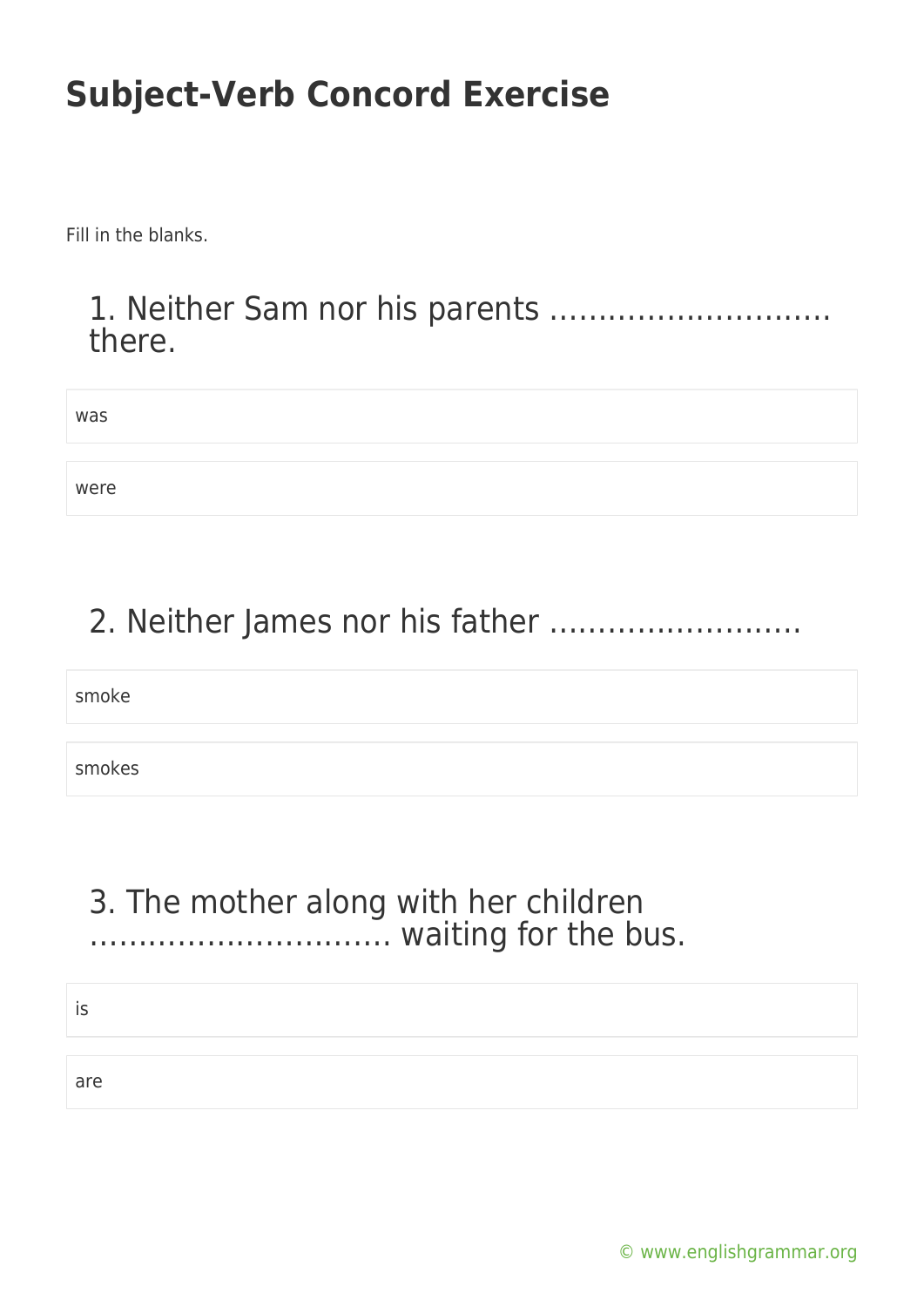## 4. Neither you nor I ……………………… right.

| are |  |
|-----|--|
|     |  |
| IS  |  |
|     |  |
| am  |  |

#### 5. The politician and statesman ………………………. no more.

is

are

#### 6. The man as well as his wife …………………………. convicted.

was

were

[© www.englishgrammar.org](https://www.englishgrammar.org/)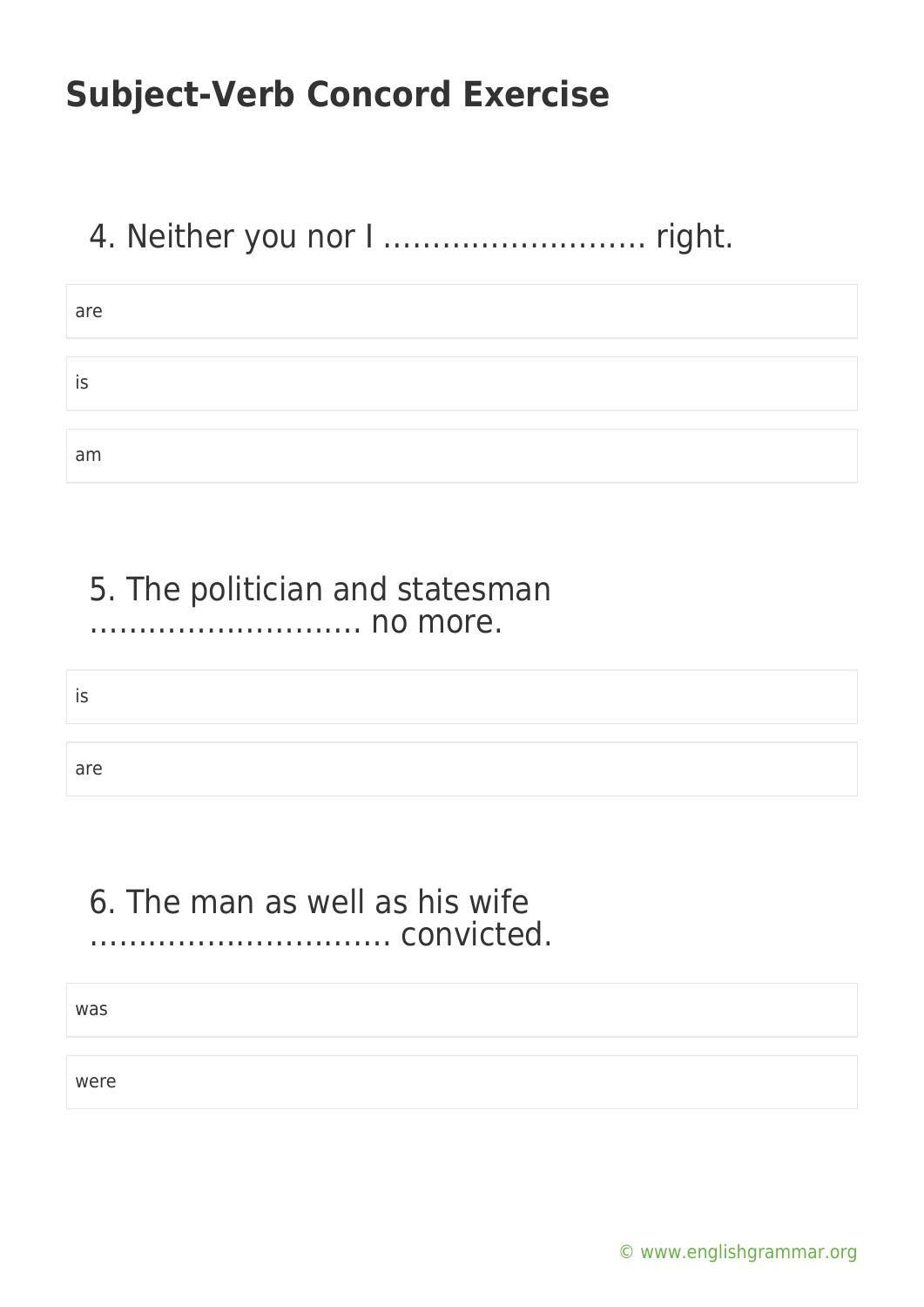### 7. Being able to speak several languages ………………………. an advantage.

| are |  |  |
|-----|--|--|
| IS  |  |  |

## 8. Running ………………………. good for health.

| are |  |
|-----|--|
|     |  |
| 10  |  |

### 9. Where they have gone ……………………… a mystery.

is

are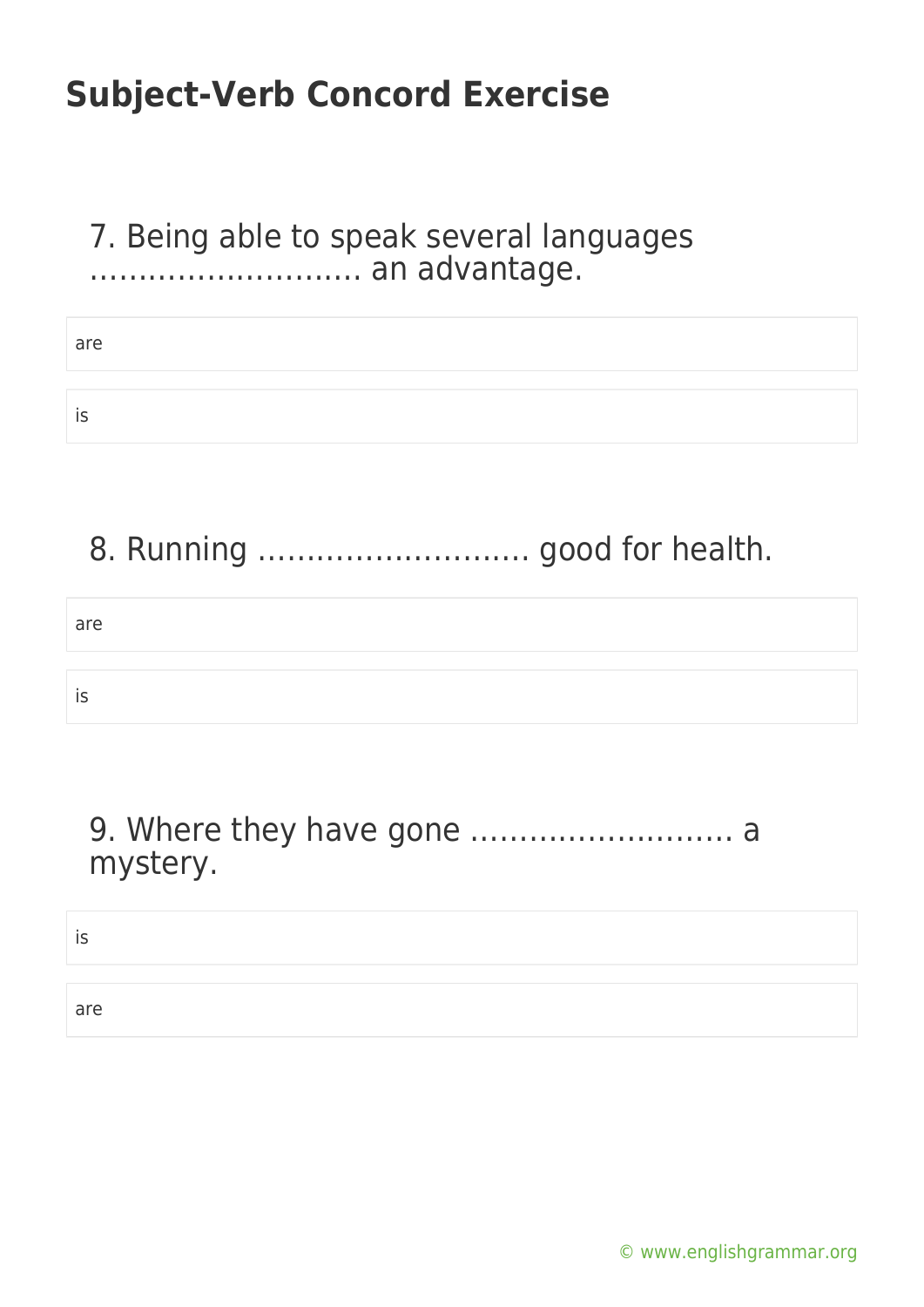# 10. The man and his wife

## …………………………………. waiting outside.

| . . |  |
|-----|--|
|     |  |
| are |  |

## 11. Either he or you ……………………………. to go.

have

has

#### Answers

Neither Sam nor his parents were there.

Neither James nor his father smokes.

The mother along with her children is waiting for the bus.

Neither you nor I am right.

The politician and statesman is no more.

The man as well as his wife was convicted.

Being able to speak several languages is an advantage.

Running is good for health.

Where they have gone is a mystery.